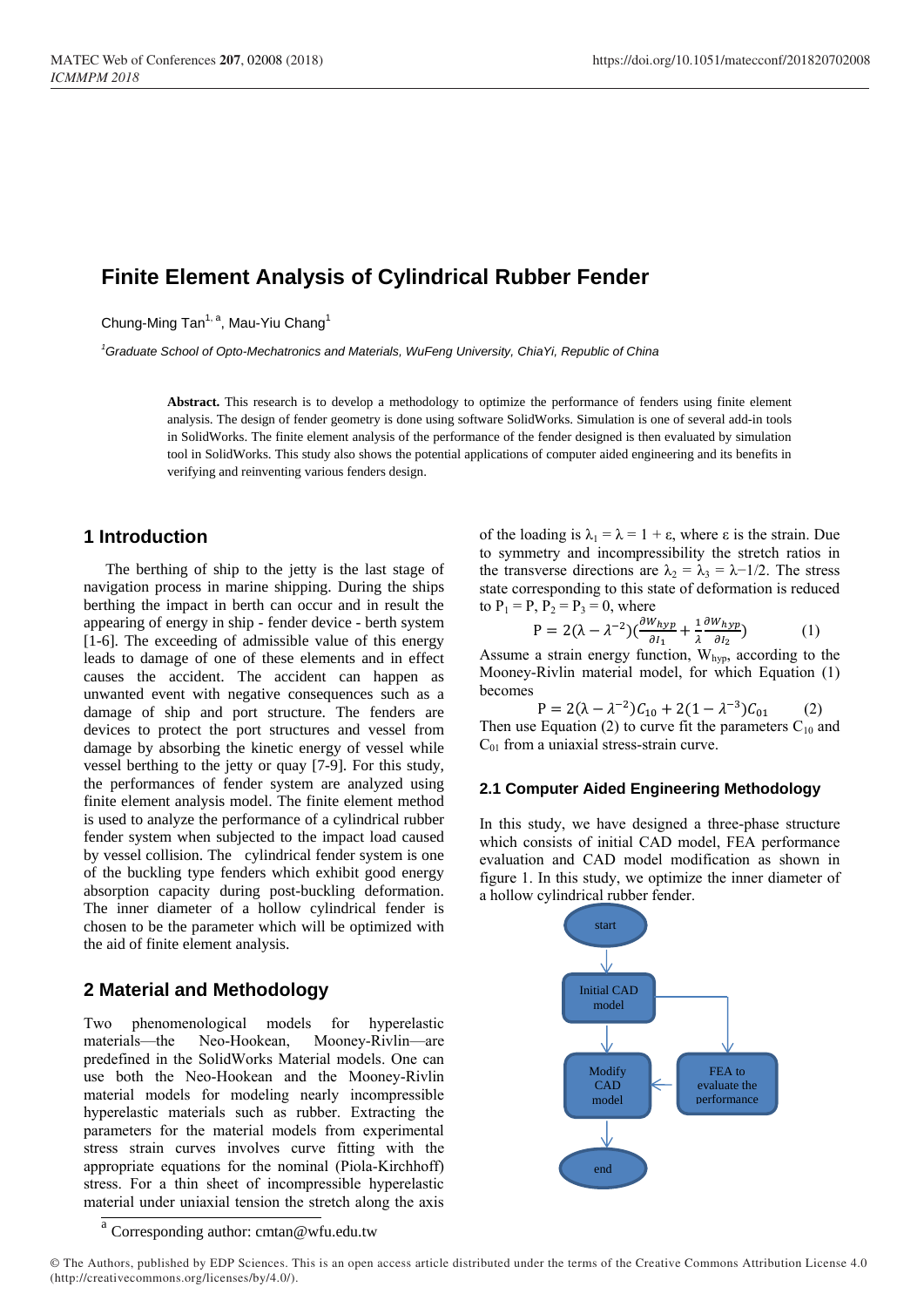**Figure 1.** The flowchart of the parameter study process in this study.

#### **2.2 Finite Element Analysis**

The software uses the Finite Element Method (FEM). FEM is a numerical technique for analyzing engineering designs. FEM is accepted as the standard analysis method due to its generality and suitability for computer implementation. FEM divides the model into many small pieces of simple shapes called elements effectively replacing a complex problem by many simple problems that need to be solved simultaneously.







Elements share common points called nodes. The process of dividing the model into small pieces is called meshing as shown in the figure 2. The behavior of each element is well-known under all possible support and load scenarios. The finite element method uses elements with different shapes. The response at any point in an element is interpolated from the response at the element nodes. Each node is fully described by a number of parameters depending on the analysis type and the element used. For example, the temperature of a node fully describes its response in thermal analysis. For structural analyses, the response of a node is described, in general, by three translations and three rotations. These are called degrees of freedom (DOFs). Analysis using FEM is called Finite Element Analysis (FEA).

In nonlinear finite element analysis, a major source of nonlinearities is due to the effect of large displacements on the overall geometric configuration of structures. Structures undergoing large displacements can have significant changes in their geometry due to loadinduced deformations which can cause the structure to respond nonlinearily in a stiffening and/or a softening manner. There are different numerical procedures that can be incorporated in the solution of nonlinear problems using the finite element method. A successful procedure must include the following:

•A control technique capable of controlling the progress of the computations along the equilibrium path (s) of the system.

• An iterative method to solve a set of simultaneous nonlinear equations governing the equilibrium state along the path (s).

•Termination schemes to end the solution process.

Additional schemes such as line search, acceleration, and/or preconditioning may be augmented to enhance the solution procedure. In this study, we adopted the add-in tool called "simulation" in SolidWorks to implement the nonlinear finite element analysis described roughly in this section.

# **3 Results and Discussion**

The initial CAD design for the cylindrical fender is represented by a hollow cylinder which has the height of 100 mm, outer diameter of 100 mm, and inner diameter of 50mm. Then we started using SolidWorks to create a hollow cylinder and employed the simulation tool to undergo the finite element analysis. One end of the cylinder is set to be fixed and the other end is set to have a prescribed displacement of 60 mm to compress the cylinder. From the experimental data of an actual tension test, the Mooney-Rivlin coefficient c01 and c10 can be found using the above mentioned equation (2). By fitting these data to the equation, the coefficients C01 and C10 of Mooney-Rivlin model used in the simulation are 1.7 Mpa and 0.55 Mpa respectively. The stress flooded plot at maximum compression displacement and the reaction forces versus compression displacement curves for the initial CAD model are presented in the figure 3.

From figure 3, it is obvious that buckling of the whole fender occurred around the pseudo time of 0.68 second. The pseudo time 1 second here stands for how long it would take when the whole prescribed displacement at one end is completed in the simulation. The simulation is terminated at pseudo time of 0.86 second. This is due to the structural instability induced by the local buckling at both ends. Another reason for termination is that selfcontact condition at both ends also failed.



**Figure 3.** The stress flooded plot at maximum compression displacement and the reaction forces versus compression displacement curves for inner diameter of 50 mm.

In order to improve the result of the initial CAD model, we varied the inner diameter by increment of 5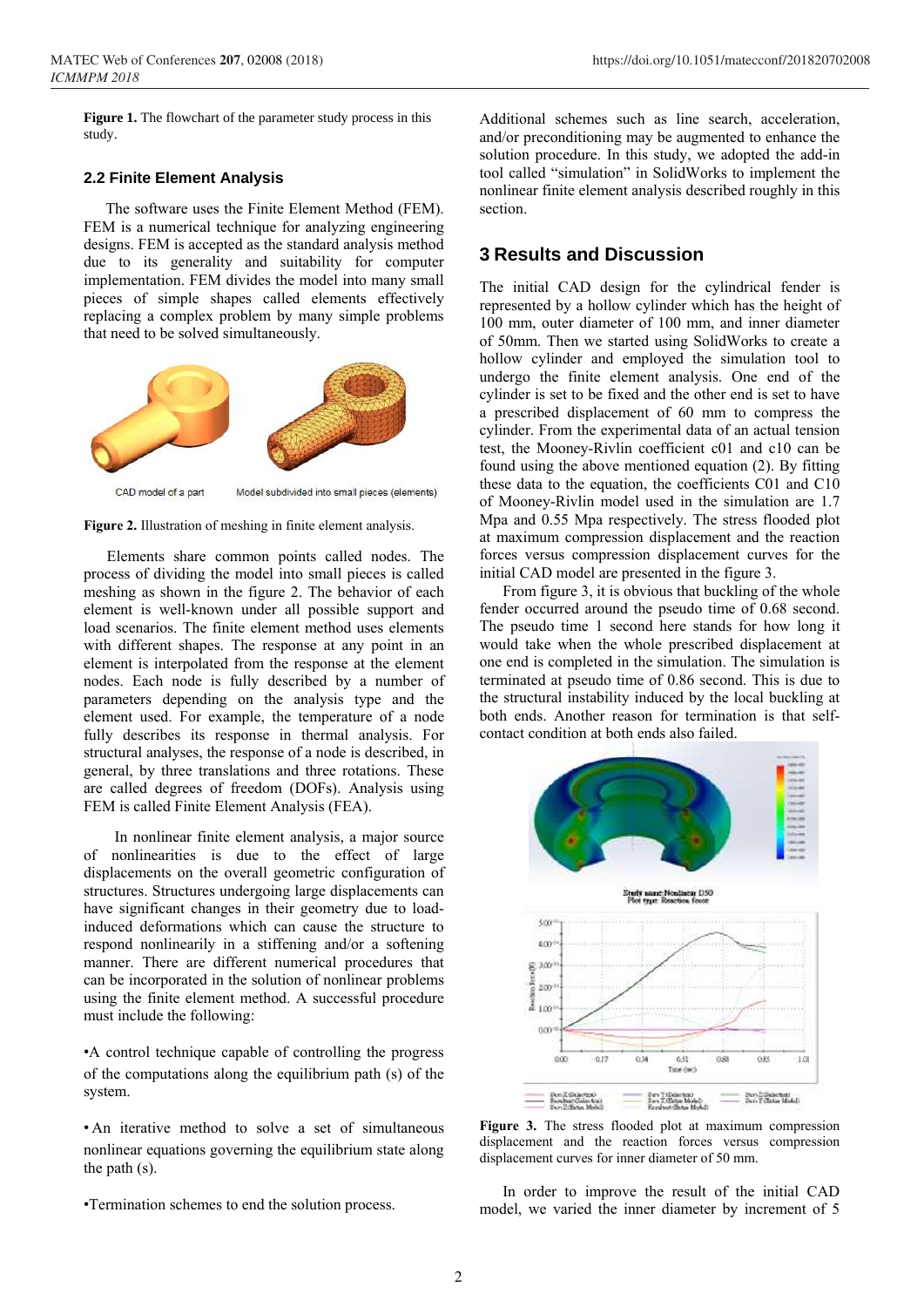mm at one time and repeated the simulation by 4 times till the inner diameter reaches 70 mm. Simulation results for different inner diameters are presented in 4 following figures. First, we compared the results in figures 3 and 4. Global buckling behavior and local buckling at both ends are similar. Therefore, no obvious better performance can be seen except the axial stiffness decreased by 20 % or so.



**Figure 4.** The stress flooded plot at maximum compression displacement and the reaction forces versus compression displacement curves for inner diameter of 55 mm.

From figure 5, one can easily tell that the postbuckling behavior observed can be improved the energy absorption capacity a lot. The reaction force versus displacement curve revealed favorable s-shape. This means that post-buckling has a large region maintains high reaction force that improves the energy absorption capacity. Fenders consisting of buckling elements are connected in a manner assuring its desired characteristic. This generally features rapid growth of reaction force at small deflection, and then the reaction remains more or less the same although deflection increases. Examining strength characteristics of fender materials, engineers attempt to obtain possibly small elasticity constant with possibly large relative elongation. Such material should have high level of maximum admissible stresses. The vessel loses its speed and kinetic energy by deforming a fender along a certain distance. The vessel and accompanying water have a certain mass when berthing at a certain speed and hitting the fender. Therefore, it can be said that the measure of fender elasticity is the length of elastic deflection caused by a certain force. In practice, relative deflection (percentage) is used.



**Figure 5.** The stress flooded plot at maximum compression displacement and the reaction forces versus compression displacement curves for inner diameter of 60 mm.

Further increase of the inner diameter, figure 6 revealed the further improvement but figure 7 revealed no improvement can be seen. Comparing the figures 6 and 7, we noticed that there is a further force drop happened during the post-buckling for inner diameter of 70 mm. The phenomenon stops the improvement of the energy absorption.



**Figure 6.** The stress flooded plot at maximum compression displacement and the reaction forces versus compression displacement curves for inner diameter of 65 mm.